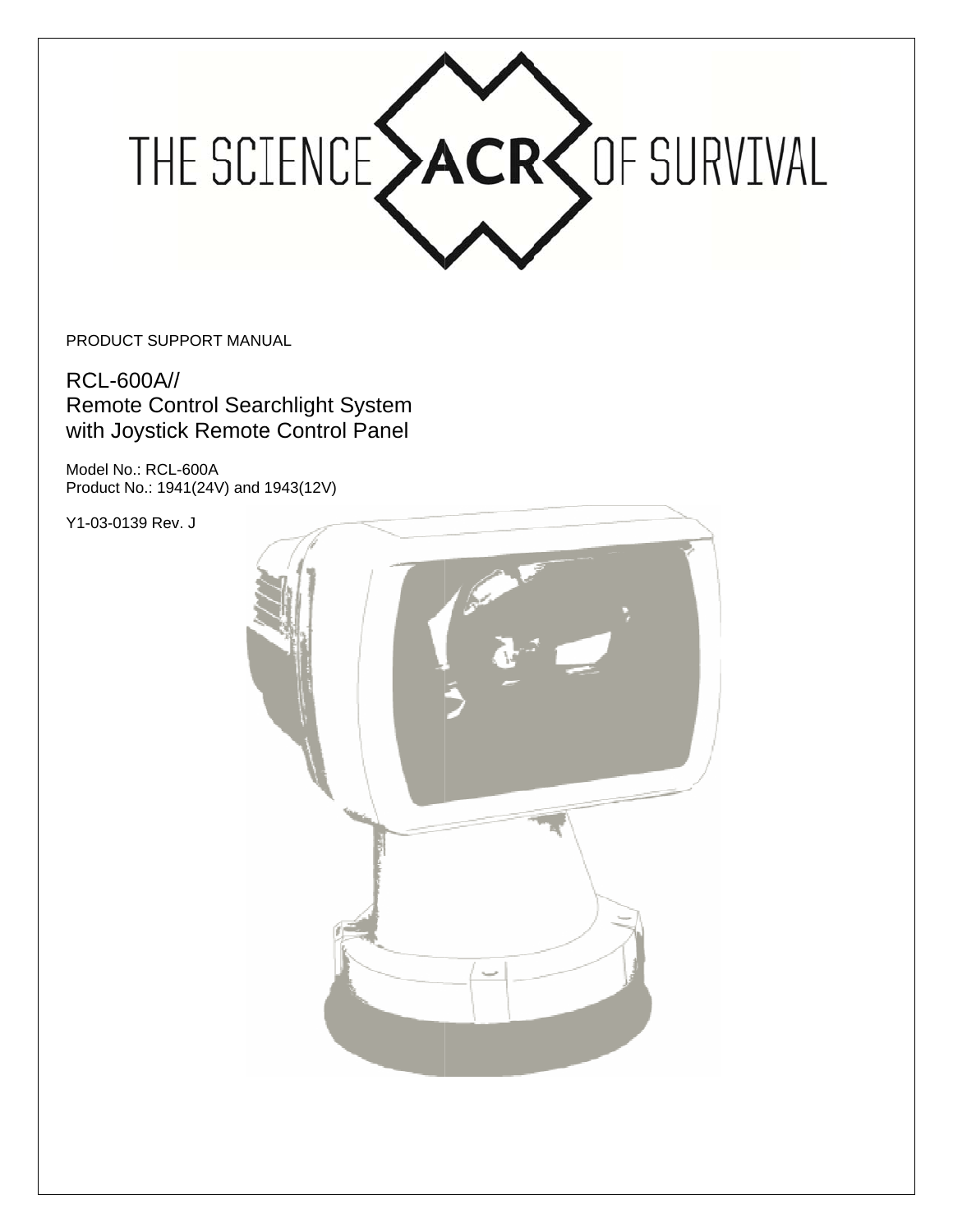$\Delta$ CAUTION: Before proceeding to install, test or use your new ACR Electronics' product, please read this Product Support Manual in its entirety.

If you have questions regarding the contents of the manual, please contact our Technical Service Department at ACR Electronics, Inc., Telephone +1 (954) 981-3333. Please be ready to provide the technician with the page number you wish to discuss. If you have a question that is not covered in the manual, please visit our website and access the Frequently Asked Questions (FAQs) section for further information or call our Technical Service Department. The website address is www.acrartex.com. If in the future you lose this manual, you may access and print a replacement on the ACR website.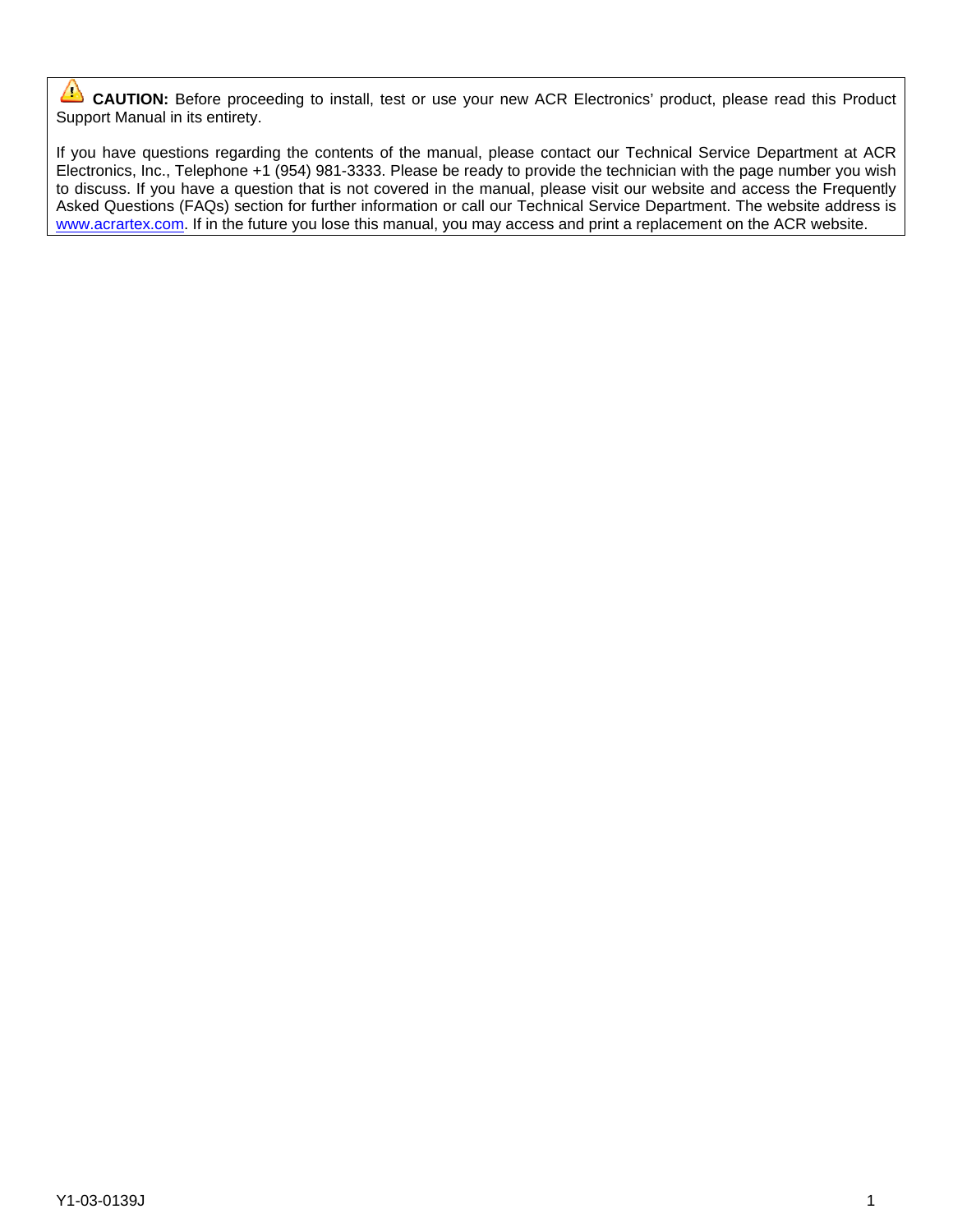### **Table of Contents**

|                                               | $\overline{\phantom{a}}$ |
|-----------------------------------------------|--------------------------|
|                                               | $\sim$ 3                 |
|                                               |                          |
|                                               | $\overline{\phantom{a}}$ |
|                                               | 10                       |
|                                               | 10                       |
|                                               | 10                       |
| APPENDIX D - WARRANTY, NOTICES_______________ | 11                       |

# PLEASE READ ALL WARNINGS, CAUTIONS AND NOTES CAREFULLY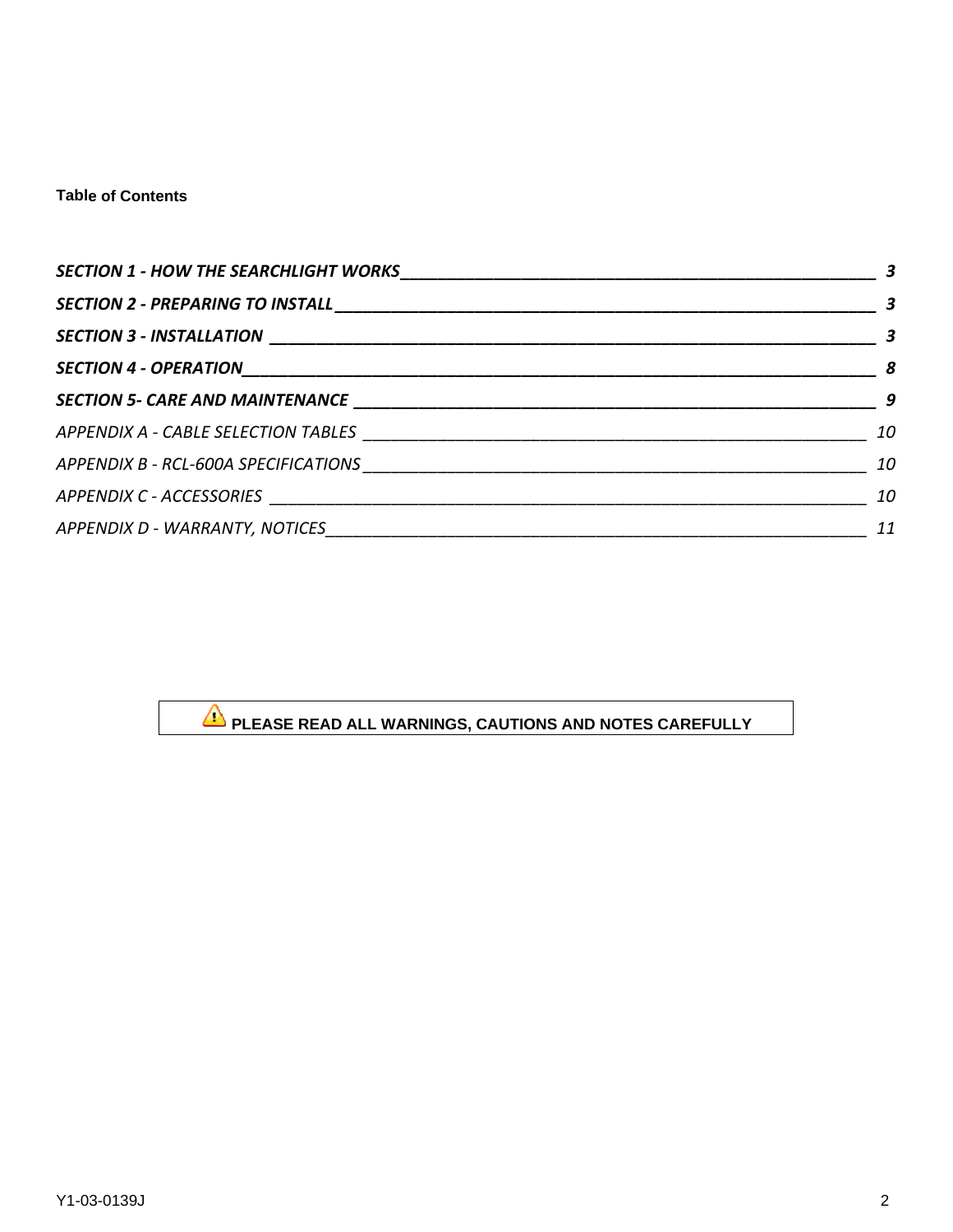# **SECTION 1 - HOW THE SEARCHLIGHT WORKS**

The RCL-600A was specially designed for mariners who require a high intensity remote controlled searchlight that can stand up to the tough marine environment.

The RCL-600A is a xenon arc searchlight that produces six (6) million peak candle power. All functions of the RCL-600A can be electrically operated by remote control from the pilot area of the vessel. A remote control panel is supplied with the RCL-600A. An optional slave remote control panel is available (ACR Product No. 1942).

The sleek design and modern construction of the searchlight body makes it attractive for recreational and commercial vessels. The searchlight is totally enclosed and is made of rugged aluminum alloy. It is gasketed and finished to be resistant to the weather.

# **SECTION 2 - PREPARING TO INSTALL**

### 2.1 Unpacking the RCL-600A

Before proceeding with the installation of the RCL-600A, please verify that the content of the box includes the following:

- Light housing with wires, 12V (Product number 1943), OR Light assembly, 24V (Product number 1941)
- RCL-600A xenon bulb (located inside packing foam)
- Joystick
- **Product Support Manual**
- Instruction sheet for RCL-600 upgrade (for Product Number 1943), OR Instruction sheet for RCL-600 (for Product Number 1941)
- Warranty card

If any of the above is missing, please contact ACR Electronics' Technical Service by email at service@acrartex,com or by phone at 1 (800) 432-0227. Please be ready to provide the serial number of your unit and location of purchase.

# **SECTION 3 - INSTALLATION**

#### $3.1$ Wiring the unit

The RCL-600A Remote Control Searchlight consists of searchlight unit and a master remote control panel. The user must supply the cable and/or wire to power the unit (see Appendix A for Cable Selection Tables). The source must be a fused 24 VDC, 10 amp supply (product number 1941) or a fused 12 VDC, 20 amp supply (product number 1943). This cable is to be attached to the searchlight as shown in the connection diagram. See Figure 1.

T **CAUTION:** Observe polarities when attaching wires!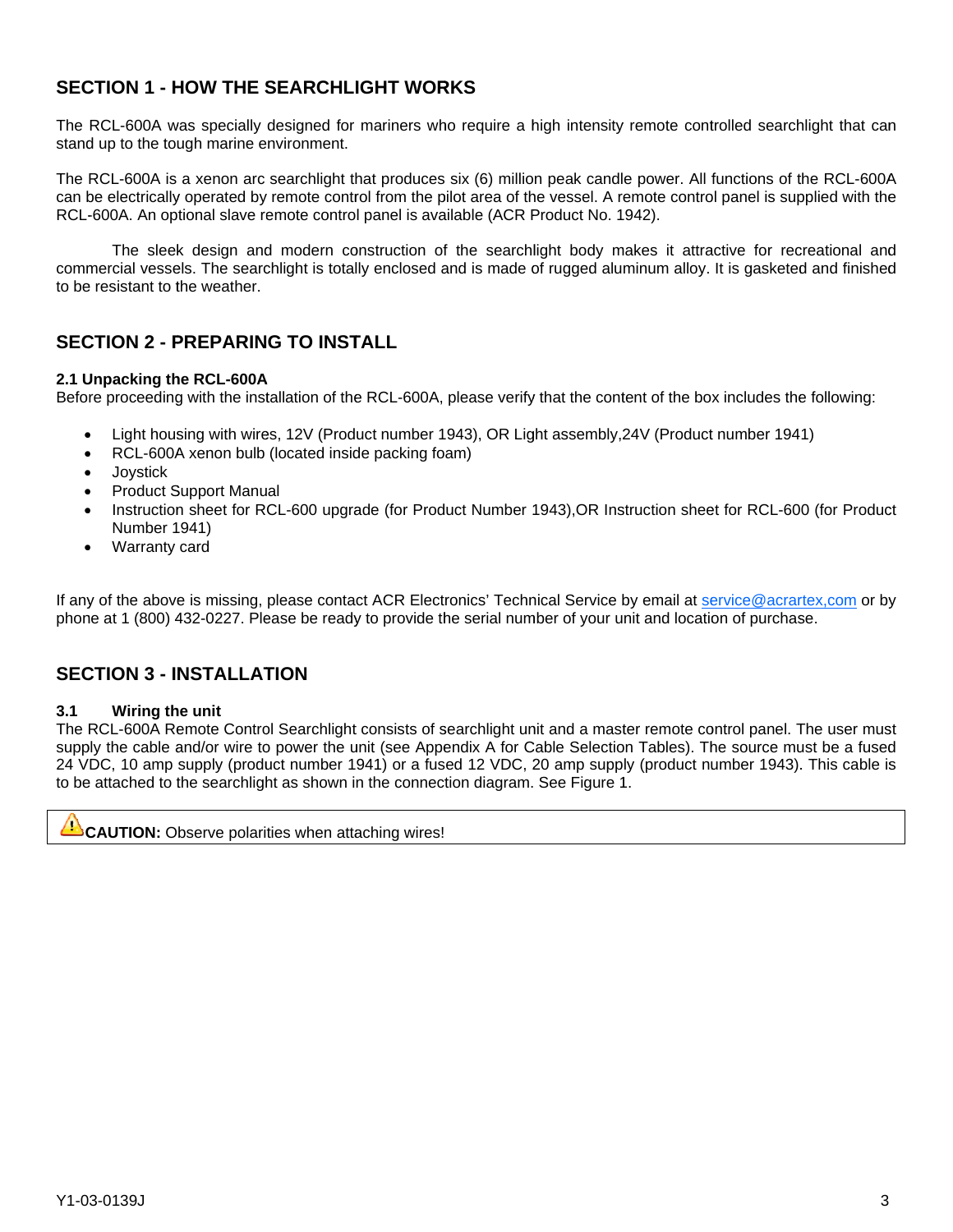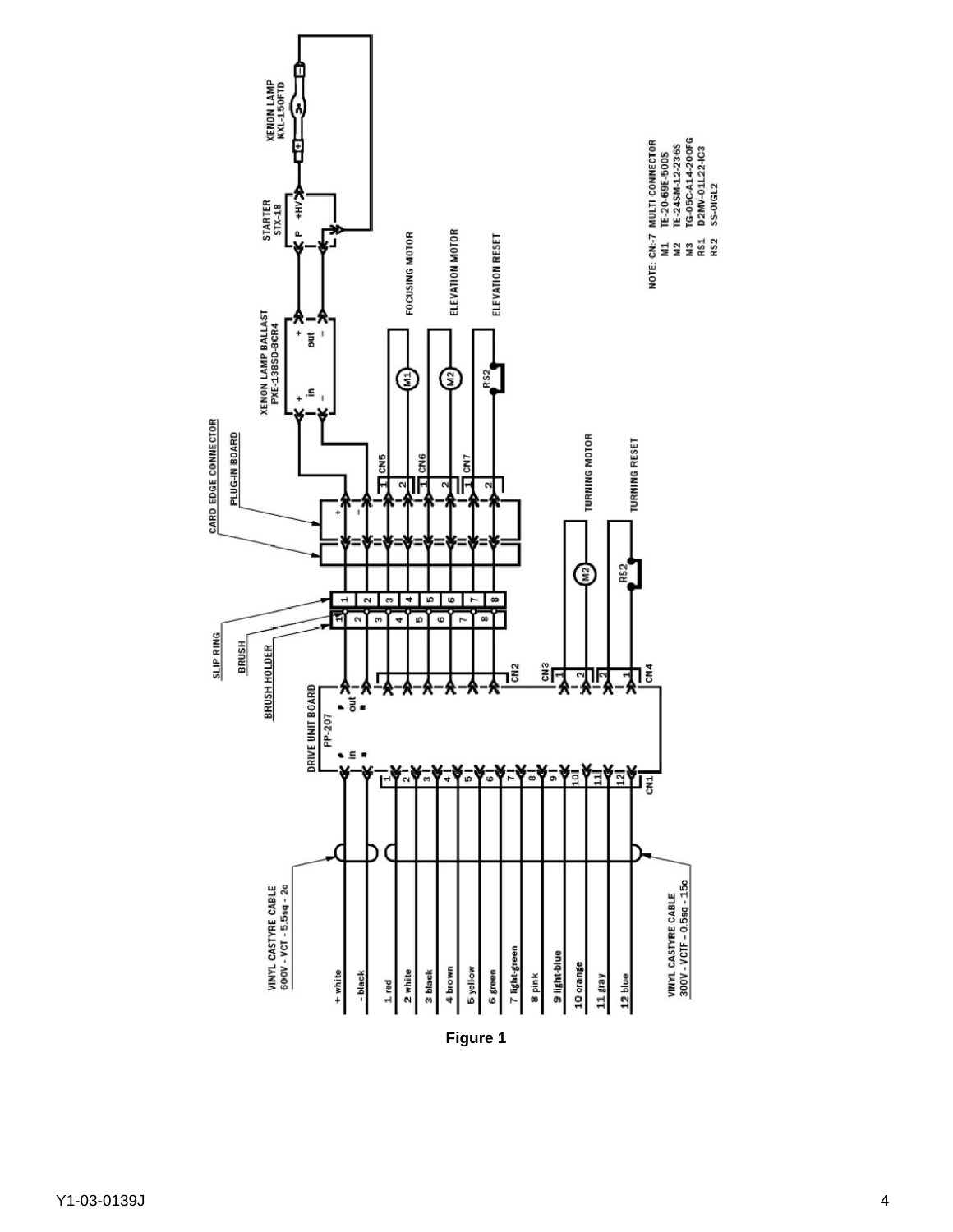### **3.2 Mounting the remote control panel (master)**

The remote control panel can be mounted where desired using appropriate marine grade mounting hardware. For waterresistant installation, some type of gasketing (neoprene sheet, silicone sealant, etc.) must be used. In all cases, the remote control panel should be mounted in a protected area. Refer to Figure 2 for mounting and wiring details.







**Figure 2**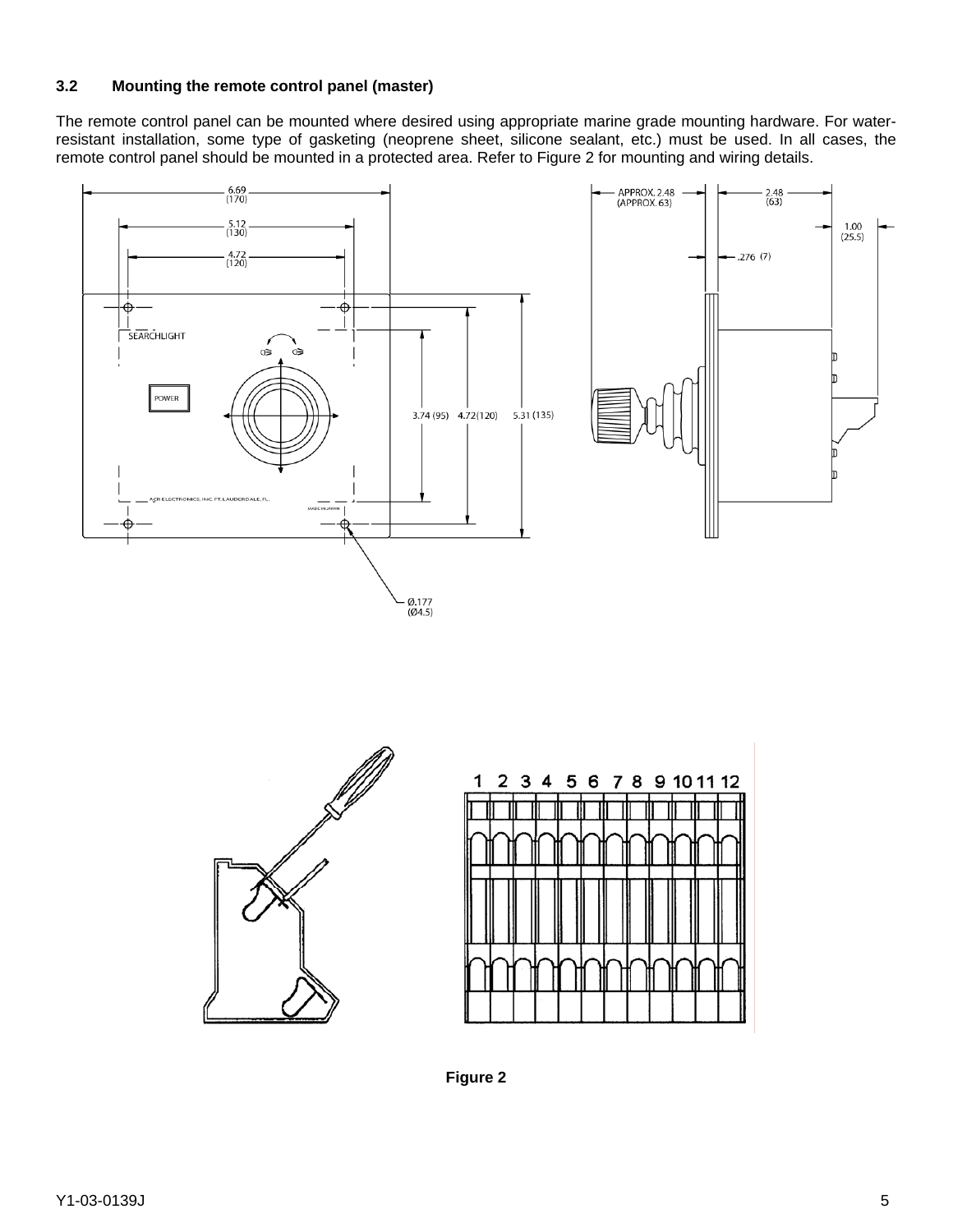#### **3.3 Wiring of remote control panel**

The remote control panel is shipped with a 6-foot (1.83-meter) long, 20 AWG cable. The cable will be attached to the The remote control panel is shipped with a 6-foot (1.83-meter) long, 20 AWG cable. The cable will be attached to the<br>searchlight and should be connected to the corresponding contacts on the remote control panel based on th Refe r to Figure 3.





#### **3.4**  Installing the searchlight

The searchlight can be mounted where desired, using 3/8" length stainless steel fasteners. Keep navigational aids, antennas, etc., out of the beam path of the light. It is recommended to mount antennas 10 feet (3.05 meters) above the light, at a minimum. Be sure the 4 nylon shoulder washers, supplied with the searchlight, have been inserted in the searchlight base mounting holes to prevent a galvanic reaction between the mounting hardware and the base of the searchlight. Also make sure that the mounting base gasket is securely in place before bolting down. Silicone grease should be applied to the bottom of the gasket to help in waterproofing the unit. eeeegor

When mounting, be sure that the unit is able to rotate 360° without hitting any obstructions. Refer to Figure 4 for mounting details. Mount unit so that the ID label on the mounting base faces forward. This is the home position when light is reset.

See instructions on controls. See Section 4.2 for bulb installation.

 $\mathcal{L}$ **CAUTION:** The searchlight is not designed for inverted mounting.

 $\triangle$ CAUTION: Xenon-Arc lights emit electromagnet radiation, which may interfere with some communication o navigation systems mounted on board.

The preferred location for communication and navigation equipment system antennas is at least 3 meters directly above the li ght. e<br>h

After the light is installed, all critical communication and navigation systems should be checked for proper operation with the light turned ON and rotated in all directions.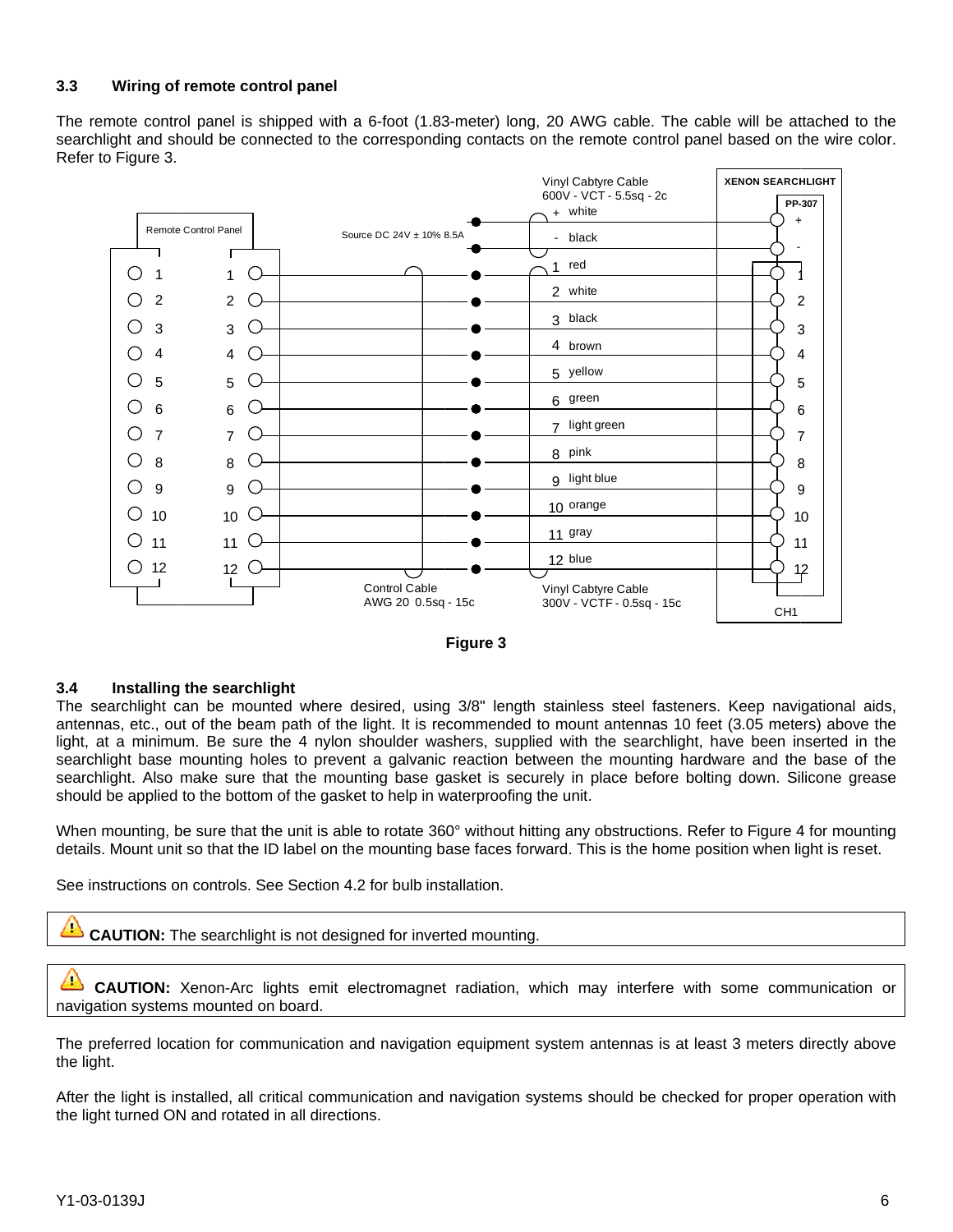

**Figure 4** 

### **3.5 Installing a second remote control panel (slave)**

The second remote control panel is optional. This section refers to Product No. 1942 only.

The second Remote Control Panel may be mounted similarly to the first. The second remote control panel is wired parallel to the first remote control panel. Connect cable to sockets on back of control panels. The master panel should have cable plugged into top socket row 2. The slave panel should have the cable plugged into bottom socket row 1 (refer to Figure 5).



**Figure 5**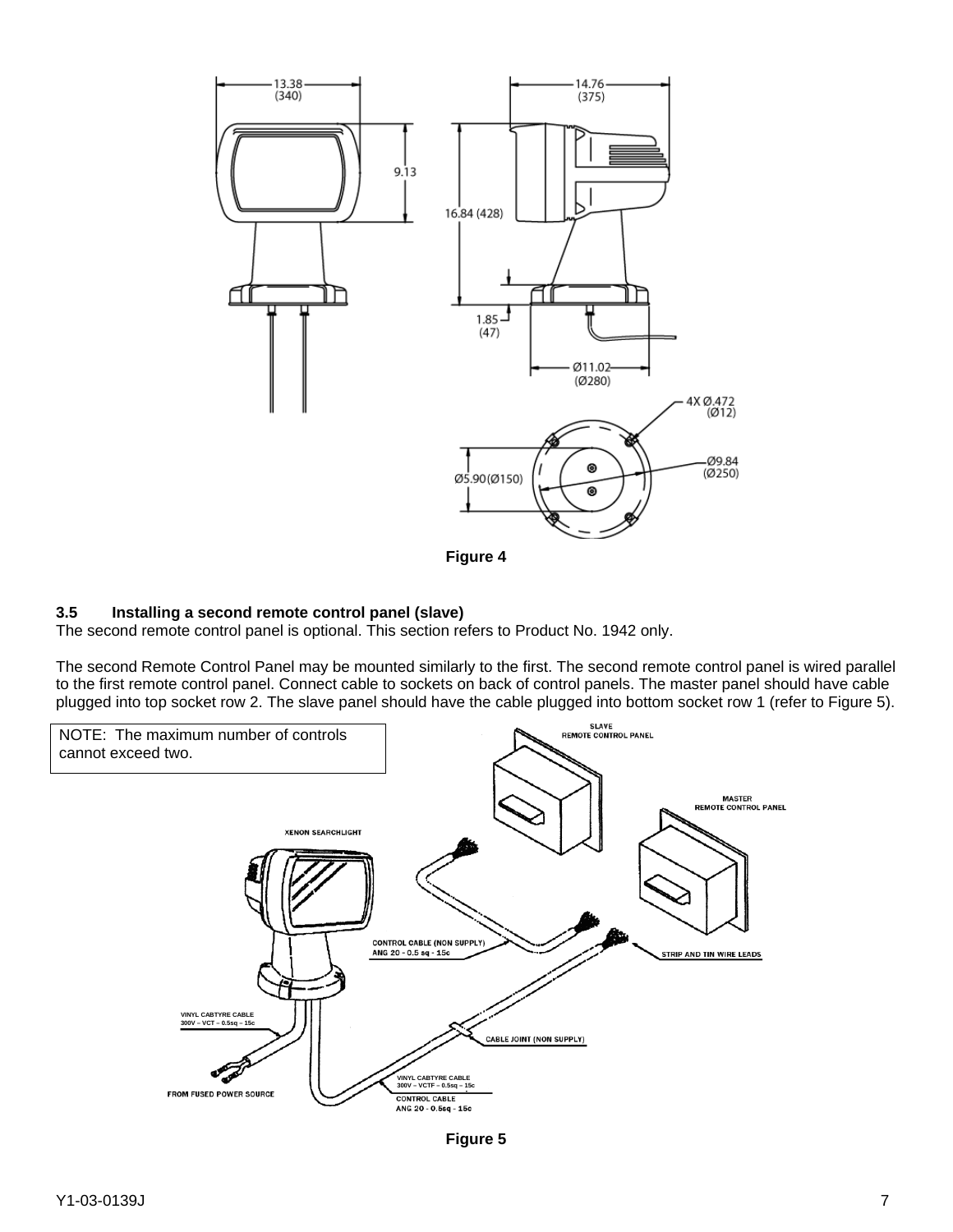# **SECTION 4 - OPERATION**

### **4.1 Instructions on Controls**

#### A. Rotation

 Up/Down/Left/Right- Move joy stick in the desired direction. Low Speed Range- 0° to 7.5° High Speed Range- 7.5° to 15°

### B. Focus

Rotate focusing knob for desired light spot size (wide or narrow)

# C. Operation of CPF99 Control Panel





**Figure 6**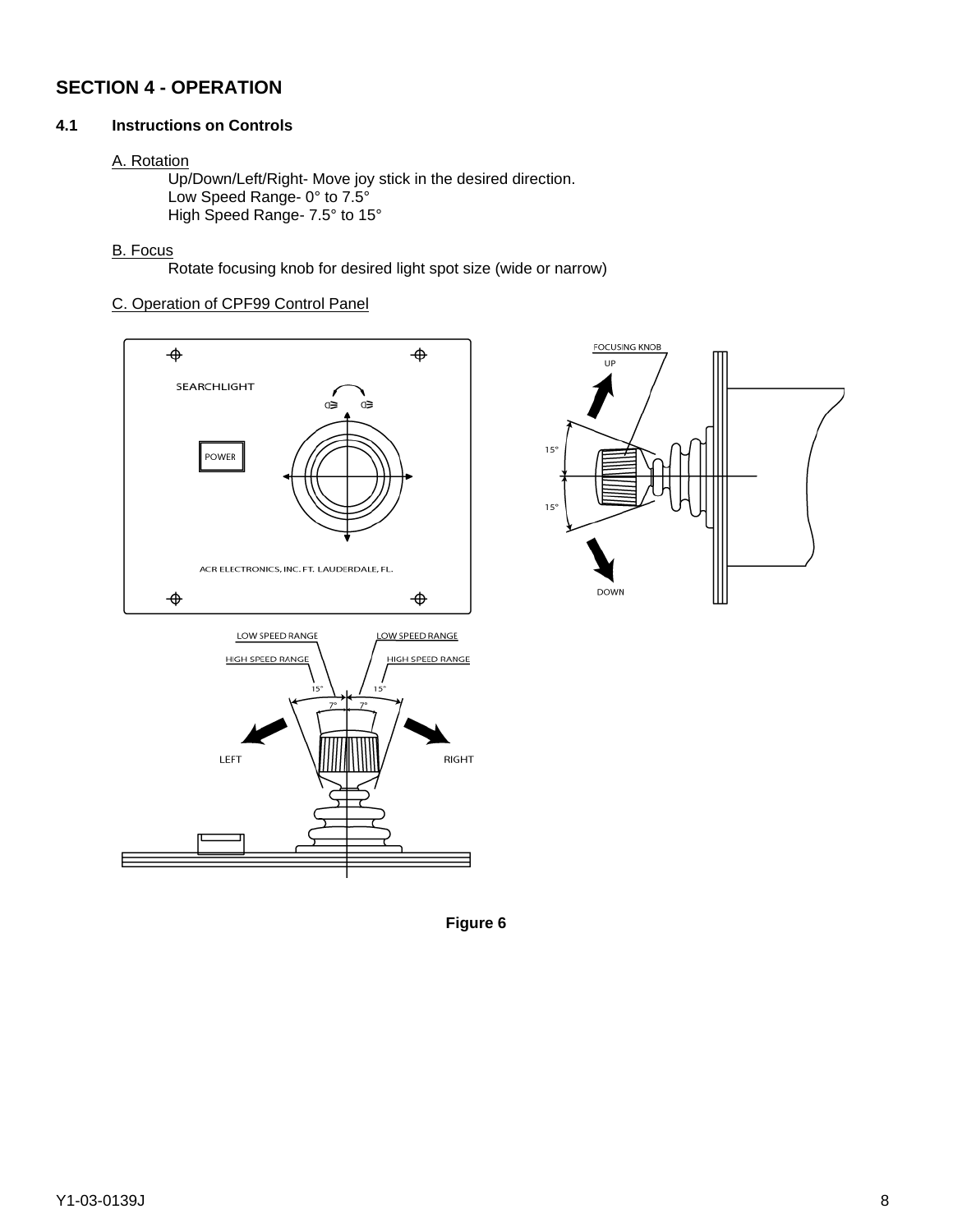# **SECTION 5- CARE AND MAINTENANCE**

#### $5.1$ **General care**

The RCL-600A is relatively maintenance free. Clean the exterior of the light with a mild detergent and water if desired. Rotate the light left, then right and up then down periodically to keep motors and turning surfaces clean and operational.

**WARNING:** DO NOT rotate the light manually. This will strip the gear rack.

#### $5.2$ **Bulb Replacement**

A 150W xenon short arc lamp is provided with your RCL-600A. If it should need replacement, it can be ordered through an ACR dealer or through ACR Electronics. The part number is P/N 6007.

4 CAUTION: Failure to follow replacement instructions carefully can result in damage to bulb and/or lights. All part sales are final.

To replace the lamps, follow these steps:

**WARNING:** Turn OFF the power switch when installing lamp.

**WARNING:** Do NOT touch glass or parabolic reflectors with fingers or tools! Use cloth gloves.

- Disconnect unit from power source and allow cooling. 1.
- Remove four screws holding front frame and glass with provided 6mm hex wrench.  $2.$
- Loosen mounting collar of lamp by turning collar counter clockwise. Unhook wire from opposite end of lamp. Pull 3. lamp out of mounting collar. Installation is done in reverse order.
- 4. Replace front frame and glass and install the four retaining screws. Be sure gasket is properly lubricated and securely in place.
- 5. Reconnect unit to power source.



**Figure 7** 

**CAUTION:** If you handle the xenon lamp with dirty hands, wipe off the stain on the glass with alcohol.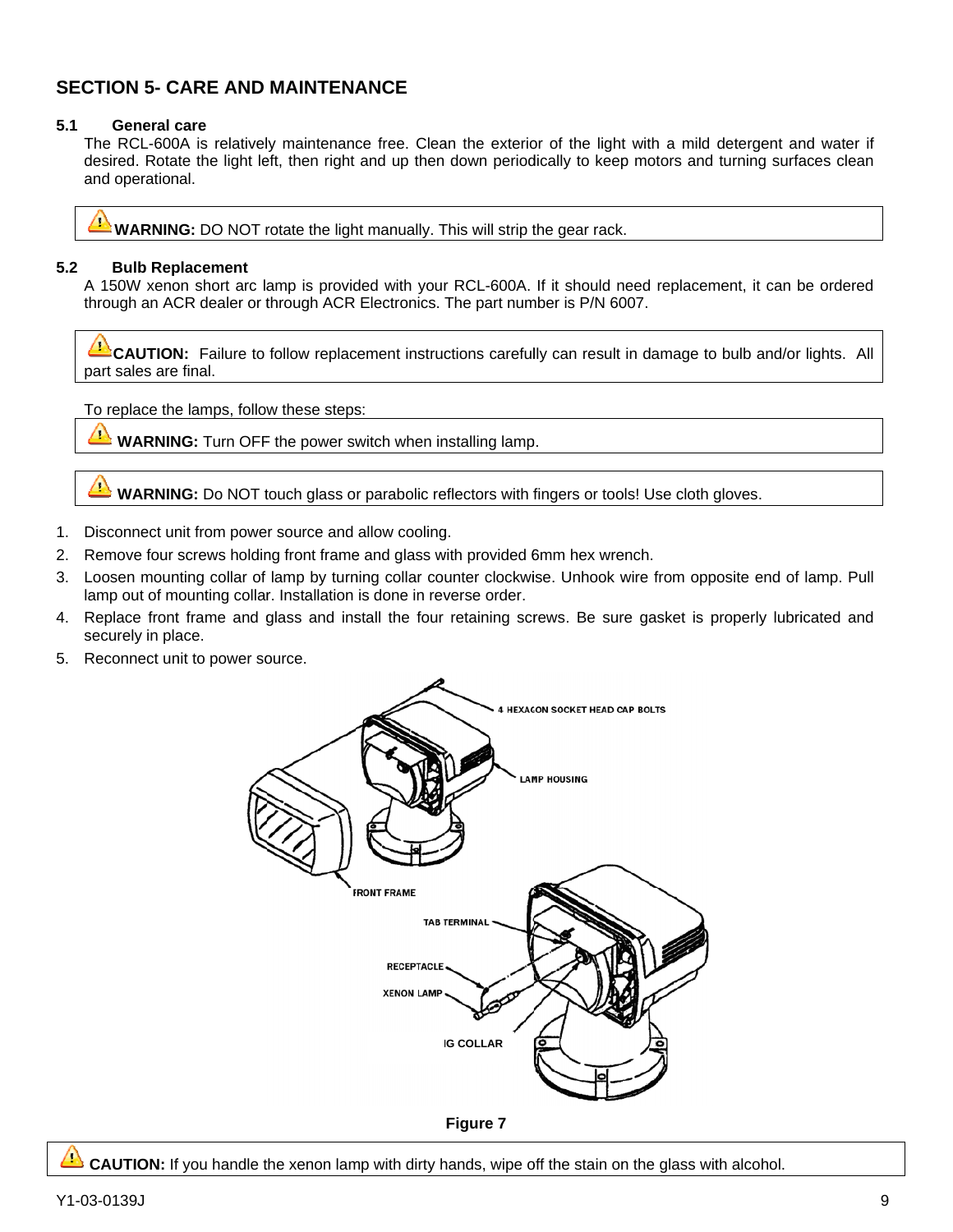# **APPENDIX A - CABLE SELECTION TABLES**

| TADIE, RUL-OUUA, TZV      |               |  |
|---------------------------|---------------|--|
| <b>Source cable size</b>  |               |  |
| $0 - 30$ ft run           | <b>AWG 12</b> |  |
| $30 - 50$ ft run          | AWG 8         |  |
| $50 - 100$ ft run         | AWG 6         |  |
| <b>Control cable size</b> |               |  |
| $0 - 100$ ft run          | <b>AWG 16</b> |  |
| Remote panels cable size  |               |  |
| $0 - 100$ ft run          | AWG 16        |  |

#### **TABLE 1- Cable Selection TABLE 2- Cable Selection Table, RCL-600A, 12V Table, RCL-600A, 24V**

| Main cable and source cable size |               |
|----------------------------------|---------------|
| $0 - 30$ ft run                  | <b>AWG 14</b> |
| $30 - 50$ ft run                 | <b>AWG 12</b> |
| $50 - 100$ ft run                | <b>AWG 10</b> |
| <b>Control cable size</b>        |               |
| $0 - 100$ ft run                 | <b>AWG 16</b> |
| Remote panels cable size         |               |
| $0 - 100$ ft run                 | AWG 16        |

# **APPENDIX B - RCL-600A SPECIFICATIONS**

| <b>Characteristic</b>  | <b>Specification</b>                   |
|------------------------|----------------------------------------|
| Lamp housing           | Aluminum alloy die casting             |
| Base                   | Aluminum alloy die casting             |
| Power source, 24V      | $21.6 - 26.4$ V                        |
| Power source, 12V      | 12V                                    |
| Fuse, 24V              | 10 amp                                 |
| Fuse, 12V              | 20 amp                                 |
| Reflector              | High quality parabolic glass           |
| Lamp                   | 150W Xenon short arc lamp              |
| Peak beam candle power | 6,000,000 CD                           |
| Beam spread            | About 1°                               |
| Operation method       | Electric remote control                |
| Elevation angle        | Up 18 $^{\circ}$ , down 30 $^{\circ}$  |
| Turning angle          | 360° (Continuous)                      |
| Elevation speed        | About 7.5°/sec.                        |
| Turning speed          | Low about 11°sec., High about 27° sec. |

# **APPENDIX C - ACCESSORIES**

The following are options and replacement parts that can be ordered for your searchlight:

| <b>Item</b>                                              | <b>ACR Product Number (P/N)</b> |
|----------------------------------------------------------|---------------------------------|
| Replacement bulbs: 150W, 12V or 24V lamp                 | 6007                            |
| Joystick, for second station for 24V RLC-600A (no cable) | 1942                            |